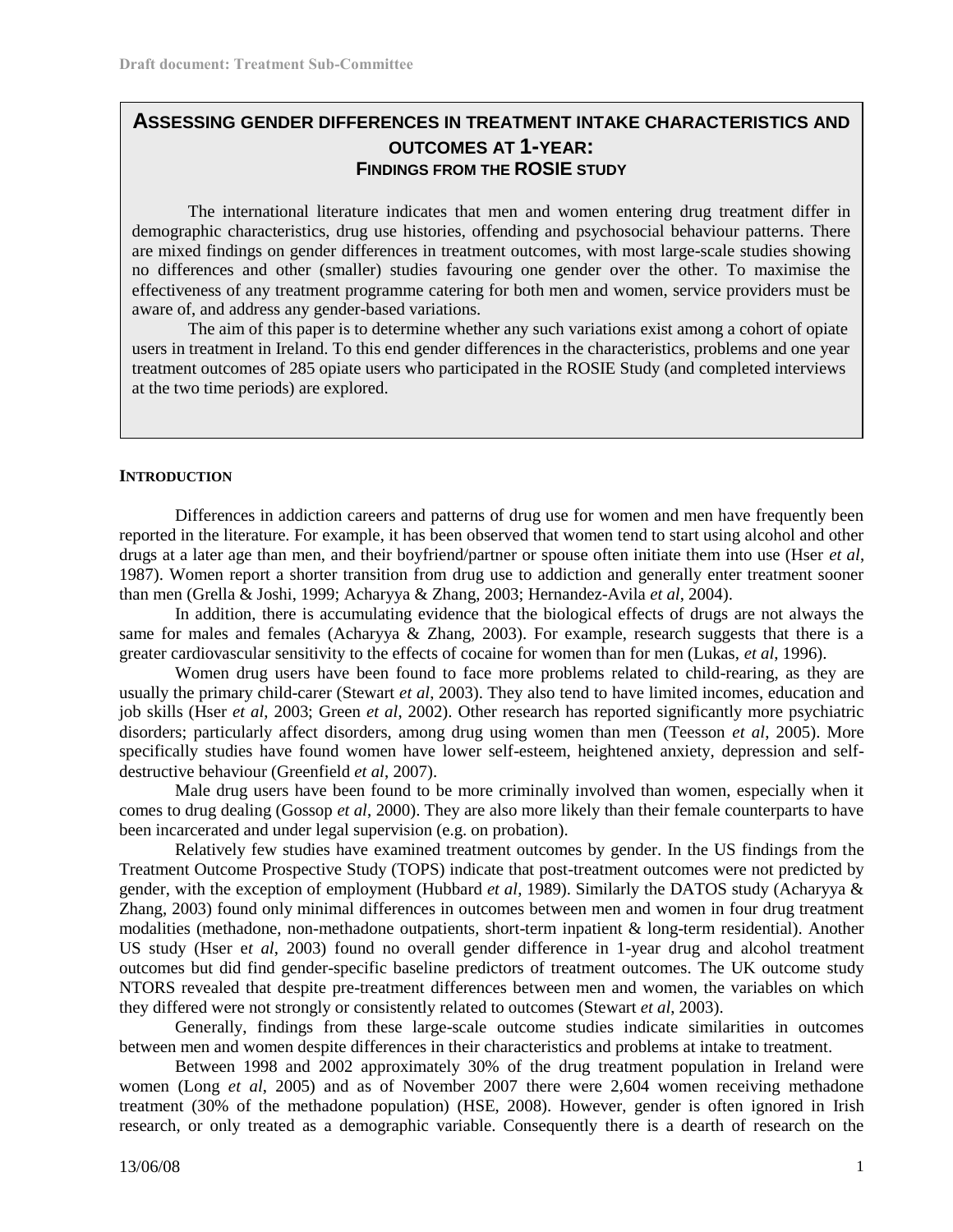relationship between gender and drug use problems, how gender influences treatment seeking behaviour and referral into treatment, and whether there are gender differences in treatment outcomes.

The gender differences in the characteristics and problems of drug users identified in the literature raises questions about the extent to which treatment services are able to meet the differing needs of men and women, and about possible differences in the relative effectiveness of treatment interventions. While it is beyond the scope of the ROSIE study to determine whether men and women have different treatment needs, gender differences in treatment intake characteristics and outcomes at one year will be explored in this paper.

### **METHODOLOGY**

The ROSIE Study is the first large-scale, prospective, multi-site, drug treatment outcome study in Ireland. The primary aim of the study is to evaluate the effectiveness of treatment and other intervention strategies for opiate users.

Between September 2003 and July 2004, participants were recruited to the study and completed a comprehensive interview at service intake (or as soon as possible thereafter). These interviews were designed to obtain baseline data on drug use and other behaviours. As well as information on background and demographic characteristics, data was collected on patterns of drug use, living situation, education and training, income, offending behaviour and drug-related risk behaviour, along with an assessment of physical and mental health. Participants were re-interviewed 6 month, 1 year and 3 years after service intake. These follow-up interviews replicated many of the questions asked at Intake interview focusing primarily on behaviour in the three months prior to interview.

A total of 44 agencies, providing approximately 54 services participated in the ROSIE Study. Agencies were purposively sampled to reflect the known geographical spread of provision and range of services in Ireland. Four types of services were included; methadone maintenance (n=215;53%), medicallysupervised detoxification (n=81;20%), abstinence-based treatment (n=82;20%) and needle-exchange  $(n=26;7\%)$ .

### *Study Participants*

A total of 404 participants completed ROSIE Study Intake interviews; 378 were commencing treatment for their opiate use (excluding the 26 individuals recruited in needle-exchange which is not considered treatment per se). Of these 378 participants 75% (n=285) completed 1-year follow-up interview; 209 (73%) men and 76 (27%) women. These 285 participants are the focus of this paper.

#### *Data Analysis*

In order to explore gender based variations in the data several approaches to the analysis were undertaken. To determine whether there were gender differences in treatment intake demographic and lifetime characteristics of participants, independent t-tests were conducted for continuous variables and chisquare tests for categorical variables (Table 1).

Paired t-test analyses were conducted within gender to determine treatment intake and one year follow-up comparisons in drug use and other key outcome variables. The p-values for this analysis is presented in Table 2 and Table 3 along with the mean difference (in days) in intake and follow-up frequency of each variable.

A general linear model for a repeated measures design with backward elimination was computed to further explore gender differences in treatment outcomes at one year. A total of 13 outcomes variable at one year covering outcomes in drug use, physical health, mental health, crime and social functioning were analysed. When modelling each of the 13 outcomes variables 8 covariates were controlled for, both for that variables individual effect on the outcome and its possible effect or interaction with another covariates. The covariates chosen to reflect key variables were gender, treatment intake modality, previous treatment, parent of child under 18 years, currently employed, health rating, prison history and finally the intake reading of the outcome variables being modelled at one year.

Missing data was handled by excluding the cases from the particular analysis. All analysis was conducted using SPSS. Shaded cell in the Tables indicate statistical significance.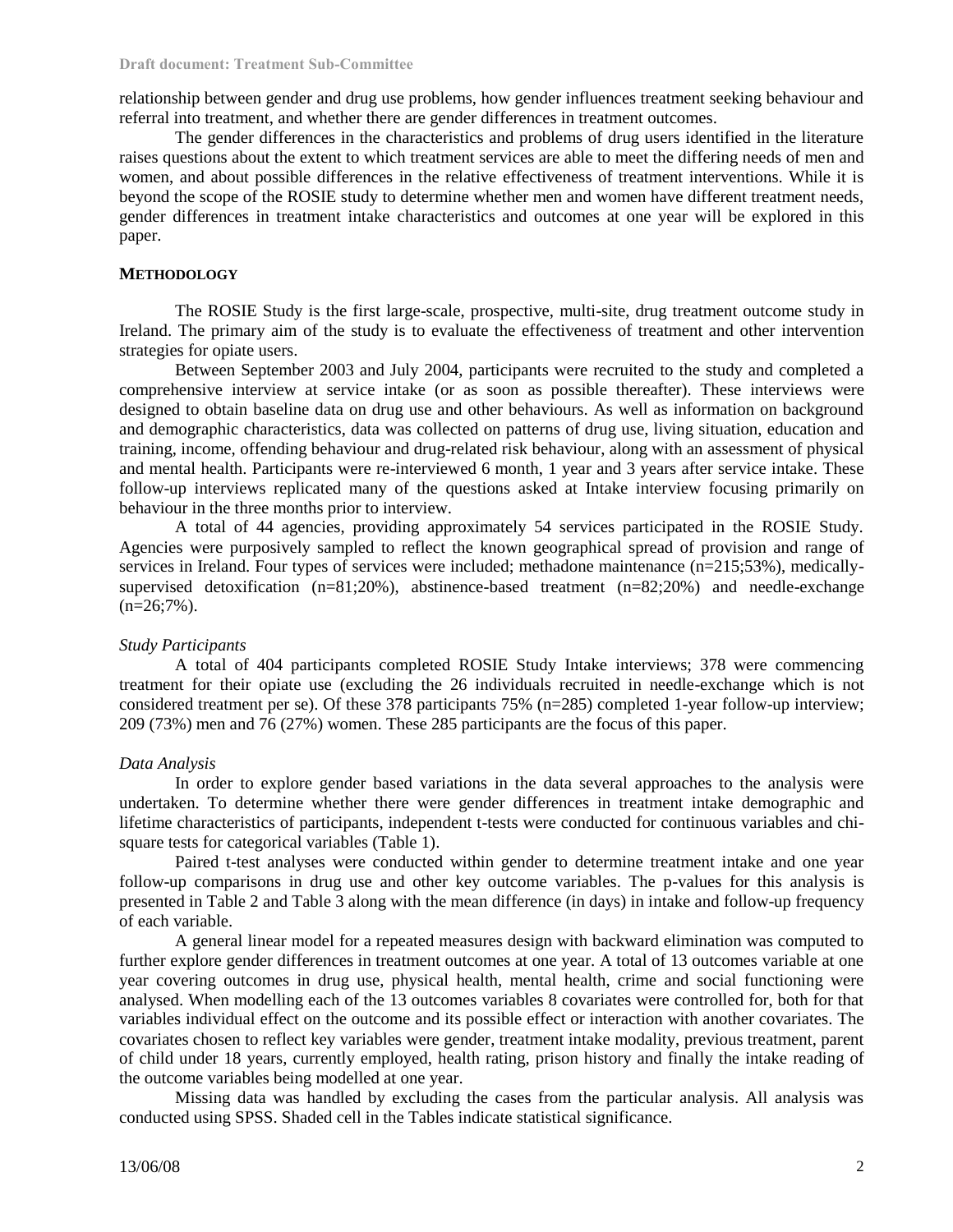### **RESULTS**

### *a) Gender differences in intake demographic and lifetime characteristics*

**Table 1** shows that there were no statistically significant gender differences in age at service intake or age left school. Women were more likely than men to report being parents (70% compared to 50.5%  $p<0.001$ ); with over half the women (59%) having primary childcare responsibilities compared with only 15% of men (*p*<0.001). Although women (27%) were proportionately more likely than men (19%) to report living with a drug user, the difference was not statistically significant.

Both men and women reported the use of a range of substances over their drug using careers, with fewer women than men having ever used non-prescribed methadone (80% compared to 90%, *p*<0.05) and cannabis (98.5% compared to 90%,  $p<0.001$ ). The age of first use of heroin and non-prescribed methadone was similar for men and women. However men initiated the use of cocaine, benzodiazepines, cannabis and alcohol at a significantly younger age than women.

Analysis revealed that more men than women reported having an arrest history (81% compared to 58%, *p*<0.001). In addition, men (71%) were significantly more likely than women (34%) to have had a history of imprisonment  $(p<0.001)$ .

Table 1 illustrates that there were gender differences in treatment modality at ROSIE intake interview; women were significantly more likely than men to be recruited to the ROSIE study from within methadone treatment (75% compared to 53%,  $p<0.001$ ), and men were significantly more likely than women to be recruited from within abstinence based treatment  $(24%$  compared to 7%,  $p<0.001$ ).

### *(b) Gender differences in intake drug use and drug use outcomes at one-year*

**Table 1** shows that there were no significant gender differences in the reported use of the seven target drugs at treatment intake. However men were proportionately more likely than women to have use heroin (81% compared to 74%) and cannabis (67% compared to 57%) in the preceding three months. Similar proportions of men (77%) and women (80%) reported polydrug use. In addition, there was no gender difference in reported injecting drug use; 76% of both men and women reported injecting in the three months prior to treatment intake.

Analysis also revealed that there were no statistically significant gender differences in the mean number of days participants reported the use of each of the seven target drugs at treatment intake. In other words, the frequency of use of all substances was similar for men and women (Table 2).

Treatment intake and one year follow-up comparisons presented in **Table 2** show that there were significant reductions in the mean number of days men reported using all drugs, except crack cocaine. For example, the mean difference in the number of heroin using days at treatment intake and one year for men was 26.5 (days).

For female participants there were no statistically significant differences in the reported frequency of crack cocaine and cannabis use. Moreover, there was a slight, albeit non-significant, increase (as indicated by the minus sign) in the mean number of days women reported the use of alcohol at one year, when compared with use at treatment intake

Both men and women reported significant reductions in the frequency of injecting drug use. For example, the mean difference in the number of drug injecting days at intake and one year was 15 days for women, and 10 days for men.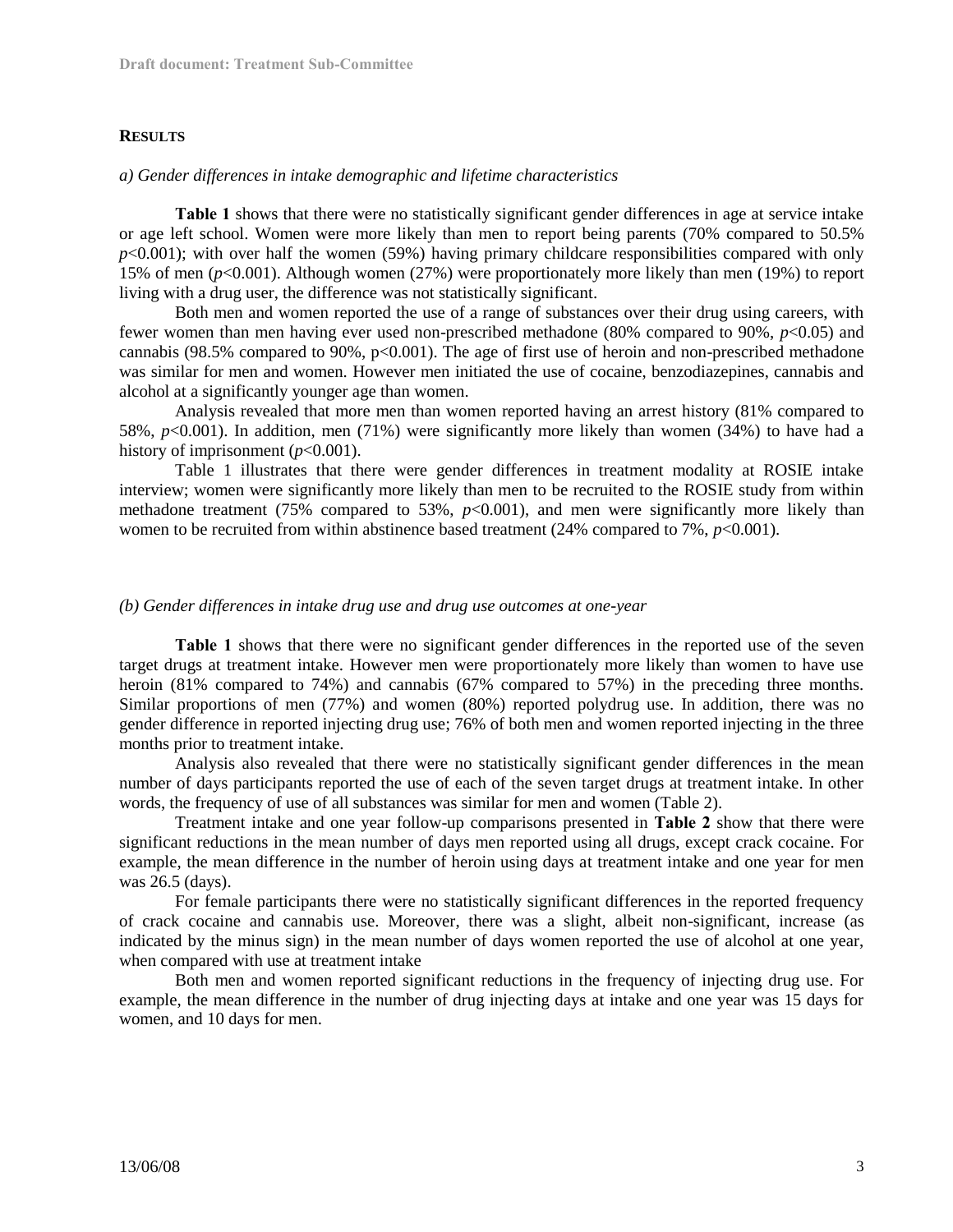|                                      | % or Mean (sd) |               |         |  |
|--------------------------------------|----------------|---------------|---------|--|
| <b>Variable</b>                      | <b>Male</b>    | <b>Female</b> | P value |  |
|                                      | $(n=209)$      | $(n=76)$      |         |  |
| <b>Demographics</b>                  |                |               |         |  |
| Age                                  |                |               |         |  |
| $18-25$ years                        | 39.7           | 44.7          | ns      |  |
| 26-35 years                          | 53.1           | 42.1          |         |  |
| 36-45 years                          | 4.8            | 10.5          |         |  |
| $> 45$ years                         | 2.4            | 2.6           |         |  |
| Mean age                             | 27.6(5.9)      | 28.1(6.8)     | ns      |  |
|                                      |                |               |         |  |
| Age left school                      | 15.1(1.8)      | 15.4(1.5)     | ns      |  |
| Parent                               | 50.5           | 70.0          | < 0.01  |  |
| Primary childcarer                   | 15.2           | 59.4          | < 0.001 |  |
| <sup>a</sup> Homeless                | 7.8            | 9.5           | ns      |  |
| $a$ Living with drug user(s)         | 19.1           | 26.8          | ns      |  |
| Drug use history                     |                |               |         |  |
| Heroin                               | 99.0           | 98.7          | ns      |  |
| Age first use                        | 18.2(4.0)      | 19.0(5.9)     | ns      |  |
| Methadone                            | 90.0           | 79.7          | < 0.05  |  |
| Age first use                        | 20.6(5.4)      | 21.0(5.8)     | ns      |  |
| Cocaine                              | 92.8           | 85.5          |         |  |
|                                      |                |               | ns      |  |
| Age first use                        | 18.9(3.7)      | 21.9(5.4)     | < 0.001 |  |
| Benzodiazepine                       | 88.9           | 82.9          | ns      |  |
| Age first use                        | 18.4(4.5)      | 20.1(5.8)     | < 0.05  |  |
| Cannabis                             | 98.5           | 90.0          | < 0.001 |  |
| Age first use                        | 14.1(2.9)      | 15.2(4.1)     | < 0.05  |  |
| Alcohol                              | 93.3           | 93.0          | ns      |  |
| Age first use                        | 13.4(2.4)      | 14.5(2.3)     | < 0.01  |  |
| Injecting drug use                   | 75.8           | 76.3          | ns      |  |
| Age first injected                   | 20.6(4.4)      | 21.1(5.8)     | ns      |  |
| <b>Drug use at Treatment Intake</b>  |                |               |         |  |
| Heroin                               | 81.4           | 73.7          | ns      |  |
| Methadone                            | 45.4           | 47.4          | ns      |  |
| Cocaine powder                       | 44.5           | 44.7          | ns      |  |
| Crack cocaine                        | 16.7           | 15.8          | ns      |  |
| Benzodiazepines                      | 43.6           | 44.7          | ns      |  |
| Cannabis                             | 66.8           | 57.1          | ns      |  |
| Alcohol                              | 58.2           | 55.6          | ns      |  |
| Poly drug use                        | 76.6           | 80.3          | ns      |  |
| Injecting                            | 42.0           | 43.4          | ns      |  |
| <b>Criminal history</b>              |                |               |         |  |
| Ever arrested                        | 80.8           | 57.7          | < 0.001 |  |
| Ever in prison                       | 71.2           | 33.8          | < 0.001 |  |
| <b>Offending at Treatment Intake</b> |                |               |         |  |
| <sup>b</sup> Acquisitive crime       | 30.3           | 33.8          | ns      |  |
| Drug selling/dealing                 | 31.4           | 27.3          | ns      |  |
| <sup>a</sup> Legal problems          | 52.5           | 30.6          | < 0.001 |  |
| <b>Treatment history</b>             |                |               |         |  |
| Previous drug treatment              | 88.9           | 82.9          | ns      |  |
| Age first treatment                  | 21.2 (5.6)     | 21.8(6.5)     | ns      |  |
| Previously on methadone              | 55.8           | 61.8          | ns      |  |
| <b>ROSIE</b> treatment modality      |                |               |         |  |
| Methadone treatment                  | 52.6           | 75.0          | < 0.001 |  |
| Detox treatment                      | 23.0           | 18.4          |         |  |
|                                      | 24.4           | 6.6           |         |  |
| Abstinence treatment                 |                |               |         |  |

**Table 1 Pre-Treatment Characteristics & Problems by Gender**

<sup>a</sup>Refers to situation at the time of Intake interview.  $\frac{b}{c}$ Refers to behaviour in the three months prior to intake interview.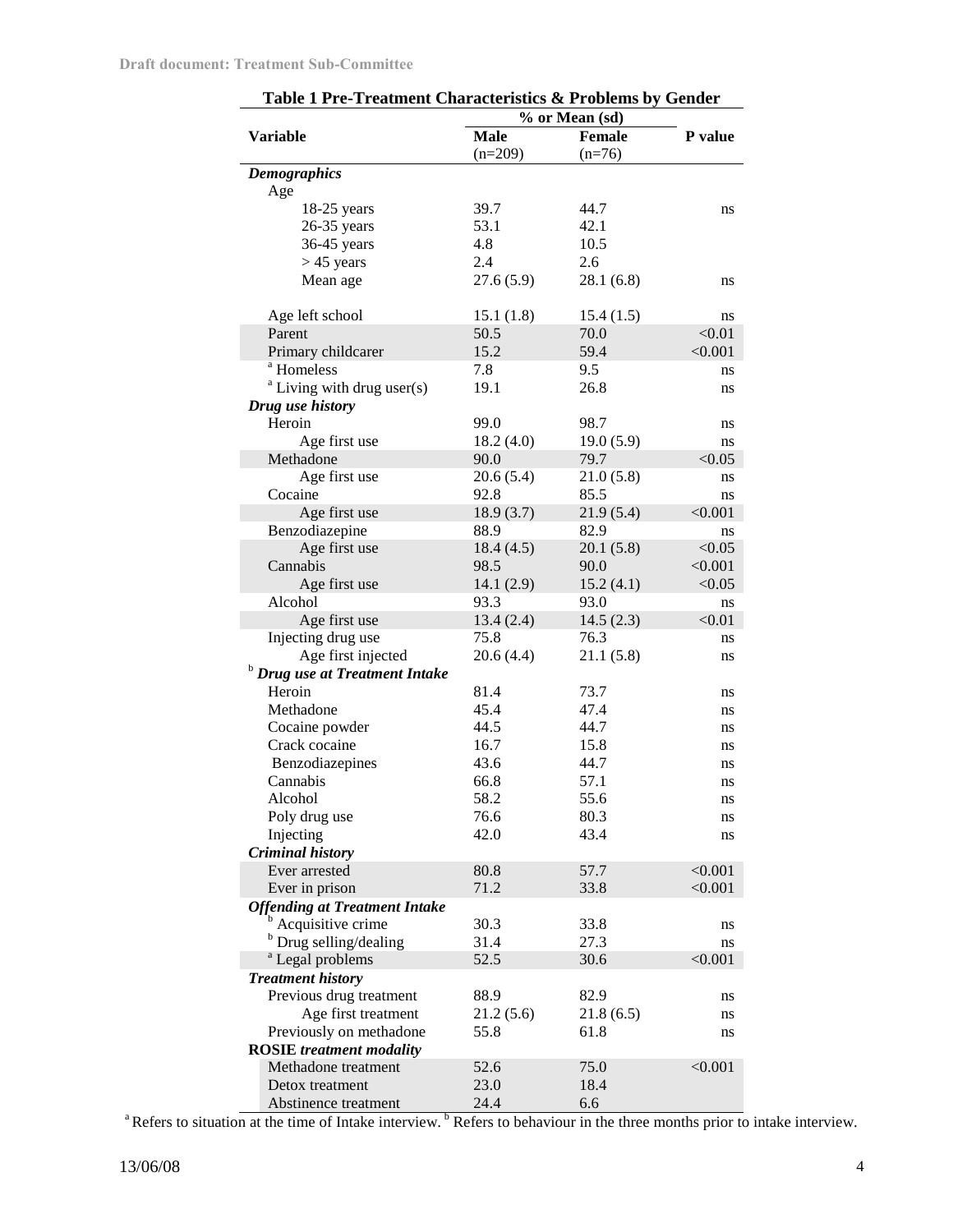|                        | <b>Intake/Follow-up</b><br>difference in mean number<br>of day |                           | <b>Intake</b><br>Gender<br><b>Differences</b> |  |
|------------------------|----------------------------------------------------------------|---------------------------|-----------------------------------------------|--|
|                        | Male<br>$(n=209)$                                              | <b>Female</b><br>$(n=76)$ |                                               |  |
| <b>Drugs</b>           | Mean days                                                      | Mean days                 | P value                                       |  |
| Heroin                 | 26.5                                                           | 30.9                      | ns                                            |  |
| Methadone              | 7.8                                                            | 13.4                      | ns                                            |  |
| <b>Benzodiazepines</b> | 11.9                                                           | 6.5                       | ns                                            |  |
| Cocaine                | 2.9                                                            | 7.4                       | ns                                            |  |
| Crack                  | 0.8                                                            | 3.4                       | ns                                            |  |
| Cannabis               | 10.2                                                           | 6.3                       | ns                                            |  |
| Alcohol                | 5.2                                                            | $-0.2$                    | ns                                            |  |
| Days IV                | 10.3                                                           | 15.0                      | ns                                            |  |

| Table 2 Drug Use: Intake differences by gender & changes at 1-year within gender |  |  |
|----------------------------------------------------------------------------------|--|--|
|                                                                                  |  |  |

# *c) Gender differences in intake offending and crime outcomes at one year*

Comparisons by gender of pre-treatment involvement in crime are presented in Table 1. Women were proportionately more likely than men to report having committed an acquisitive crime (34% compared to 30%) and men were proportionately more likely than women to report having dealt drugs (31% compared to 27%). Although the gender differences in reported involvement in acquisitive crime and drug selling were not statistically significant, men were significantly more likely than women to report having legal problems at treatment intake  $(52.5\%$  compared to  $31\%, p<0.001$ ).

**Table 3** illustrated that not only were men more likely to report drug dealing than women at treatment intake, they reported dealing drugs on significantly more (mean) days then women (14.7 days versus 7.2 days). Looking at the frequency of individual acquisitive crimes (e.g. theft from a person, theft of a vehicle, theft from a vehicle) analysis revealed that the only gender difference was in the frequency of shop-lifting. Women reported committing theft from a shop/commercial property on significantly more (mean) days than men at treatment intake (15.8 days compared to 2 days).

Treatment intake and one year comparisons shows that there were significant reductions in the mean number of days women reported both drug dealing and shop lifting. Among men there was a significant reduction in the mean number of drug dealing days at one year.

| & changes at 1-year within Gender   |                                                                |                                               |         |  |  |
|-------------------------------------|----------------------------------------------------------------|-----------------------------------------------|---------|--|--|
|                                     | <b>Intake/Follow-up</b><br>difference in mean<br>number of day | <b>Intake</b><br>Gender<br><b>Differences</b> |         |  |  |
| Outcome variable                    | Male<br>$(n=209)$                                              | <b>Female</b><br>$(n=76)$                     |         |  |  |
| <b>Crime</b>                        | Mean                                                           | Mean                                          | P value |  |  |
| Drug selling                        | 9.3                                                            | 6.6                                           | < 0.05  |  |  |
| Theft from shop/commercial property | 1.3                                                            | 9.8                                           | < 0.001 |  |  |
| <b>Health</b>                       |                                                                |                                               |         |  |  |
| Suddenly scared for no reason       | 6.6                                                            | 7.7                                           | ns      |  |  |
| Feeling fearful                     | 8.2                                                            | 0.1                                           | ns      |  |  |
| Feeling hopeless about future       | 8.6                                                            | 7.2                                           | ns      |  |  |
| No interest in things               | 6.2                                                            | 4.5                                           | ns      |  |  |
| Poor appetite                       | 11.4                                                           | 13.6                                          | ns      |  |  |
| Nausea                              | $-2.21$                                                        | 2.8                                           | ns      |  |  |
| Stomach pains                       | 1.8                                                            | $-3.14$                                       | ns      |  |  |
| Overnight in hospital               | 0.5                                                            | $-0.23$                                       | ns      |  |  |
| Seen G.P.                           | $-1.2$                                                         | $-1.36$                                       | ns      |  |  |

| Table 3 Crime & Health Outcomes: Intake differences by Gender, |                                   |  |  |
|----------------------------------------------------------------|-----------------------------------|--|--|
|                                                                | & changes at 1-year within Gender |  |  |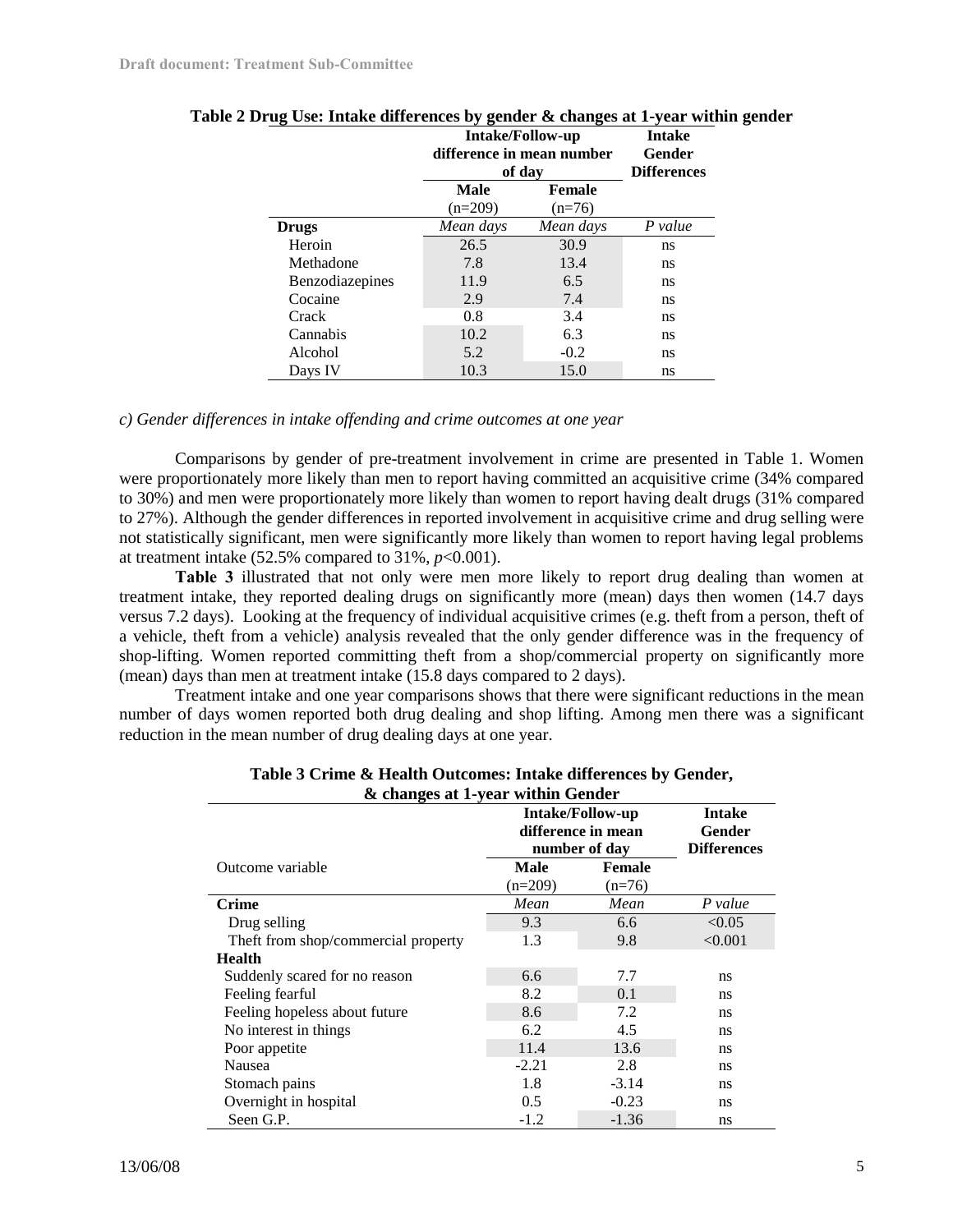### *(d) Gender differences in intake health symptoms and health outcomes at one year*

Analysis revealed that there were no significant gender differences in the reported frequencies (measured in mean days) of the individual health symptoms or in the frequency of reported contact with health services at treatment intake (Table 3).

Treatment intake and one year comparisons showed that there were significant reductions in the mean number of days men experienced two anxiety-related symptoms (suddenly scared for no reason, and feeling fearful) and one depressive symptom (feeling hopeless about the future). For women there was a significant reduction in the mean number of days they experienced one anxiety related symptom—feeling fearful.

In terms of physical health both men and women reported a significant reduction in the mean number of days they experienced a poor appetites. Although not statistically significant there was a increase in the mean number of days men reported experiencing nausea and women reported experiencing stomach pains at one year. Finally, women reported a significant increase in the mean number of days they had contact with a general practitioner.

In spite of 13 outcome variables being modelled and controlling for covariates only 2 variables demonstrated significant gender effects, cannabis use and drug dealing.

Firstly, the use of cannabis at one year demonstrated significant gender by treatment modality effects. Men recruited within the methadone modality used cannabis on significantly more mean days than women (44.4 compared to 28.3) at one year. Conversely women used cannabis on significantly more mean days than men within the detoxification modality (30 compared to 20.5) and the abstinence modality (5.6) compared to 0.05). Secondly, drug dealing at one year demonstrated a significant gender effect; men reported dealing drugs on significantly more mean days than women (5.6 compared to 0.05).

### **SUMMARY AND IMPLICATIONS**

The data presented in this paper examines gender differences among a sample of opiate users at treatment intake and one year follow-up. The findings and their implications are summarised below.

### *Do women present to treatment with a different profile of problems than men?*

Many of the findings were consistent with international research which shows that women present to treatment with a different profile of problems to men (Stewart *et al*, 2003; Chatham *et al*, 1999; Powis *et al*, 1996; ).

The women on the ROSIE study were significantly more likely than the men to be parents, and to have primary responsibility for child care. Child care responsibilities often emerges in the literature as a barrier to women accessing treatment (Ref). However, there is evidence to support the contrary; rather than inhibiting treatment seeking, having children may service to promote woman's access to treatment (Klein, 1996). Regardless, it is vital that drug treatment programmes accommodate women's child care needs and adequately address parenting issues. It is important to note that women's greater responsibility for child care may interfere with their ability to access residential treatment or other inpatient facilities.

The men on the ROSIE study reported greater drug involvement and longer drug using careers than the women; they initiated cocaine, benzodiazepines, cannabis & alcohol use at a significantly younger age than their female counterparts. Although women had shorter drug using careers than the men there were no significant gender differences in pre-treatment drug use. The women were as likely as the men to report the use of all target drugs in the preceding three months, Moreover, there was no gender difference in the frequency of reported use (measured in mean days) of these drugs. Furthermore, the women were as likely as the men to be injecting drug users and polydrug users.

Similar to the findings of other studies the men on the ROSIE study were more likely to have been in prison, to have been arrested and to have had legal problems at treatment intake. Males involvement in the criminal justice system may influence their routes into treatment, and their motivation for accessing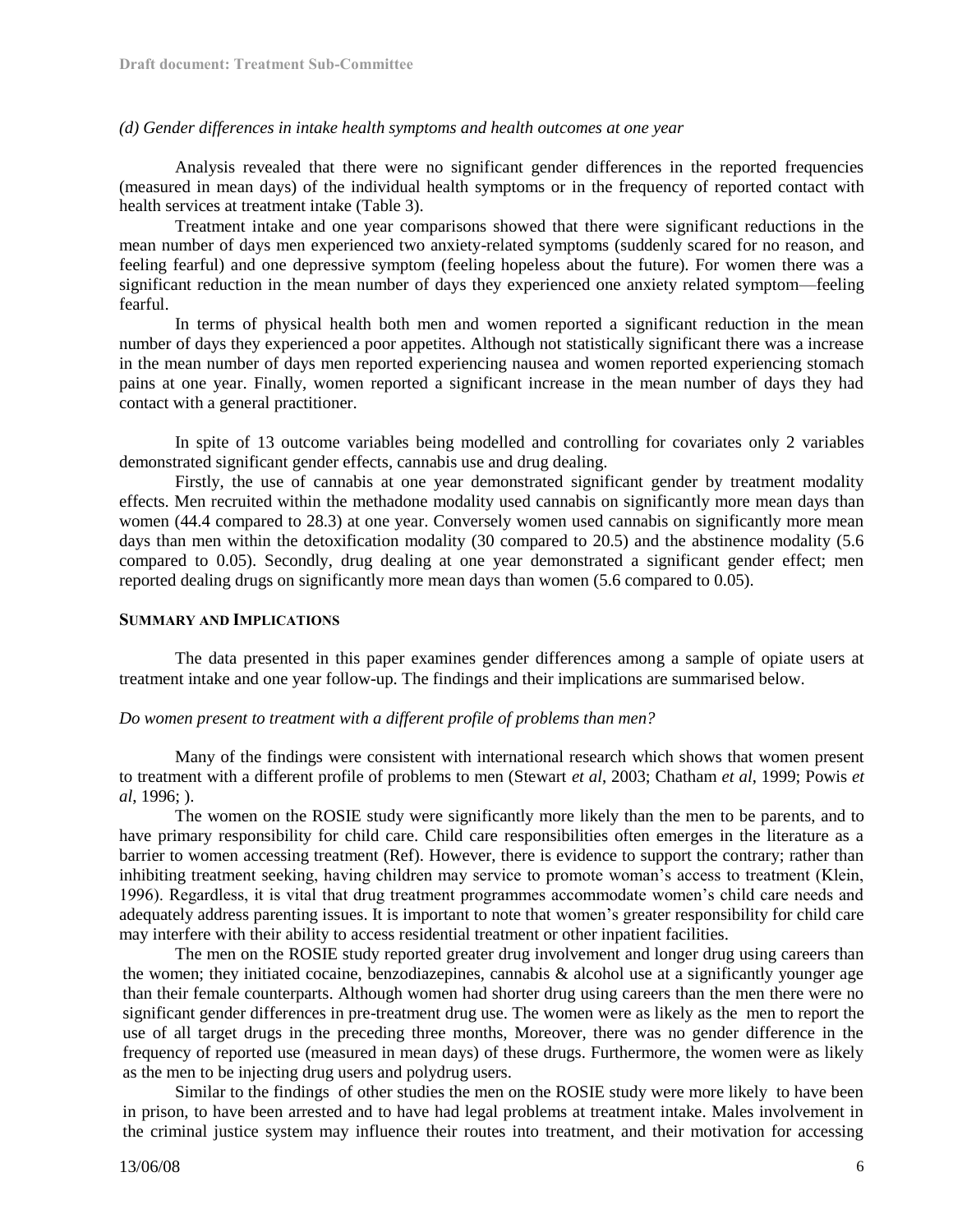treatment. In addition, gender differences were observed in levels of involvement in the two pre-treatment crime variables; men dealt drugs on more days than women, and women committed theft from on shop on more days than men. These findings have been replicated in the international research.

### *Are there gender differences in treatment outcomes?*

Both the men and the women on the ROSIE study showed substantial reductions in drug use at one year; significant reductions in the frequency of use (measured in mean days) of heroin, methadone, benzodiazepines and cocaine were observed. In addition the mean number of days men and women reported injecting drug use reduced at one year. However, some gender differences were observed in drug use outcomes. Although there were reductions in cannabis and crack use among women, the differences were not statistically significant. In addition analysis revealed that women recruited within both the detoxification and the abstinence modality used cannabis on significant more mean days than men at one year.

On the other hand, although there were significant reductions in cannabis use among men, within the methadone modality men use cannabis on more mean days than women at one year. Research suggests that cannabis use rates among methadone maintained clients are high (Calsyn *et al,* ??). The available evidence suggests that it only marginally effect treatment outcomes (Seivewright, 2003) demonstrating a weak association with psychosocial problems at post-treatment follow-up (Epstein & Perston, 2003). However, research does indicate that opiate-dependent cannabis users are more likely to be involved in drug dealing than non-cannabis users(Budney *et al*, 1998)

There was a gender difference in outcome for alcohol consumption. Although similar proportions of men (58%) and women (56%) reported alcohol use at treatment intake and there was no gender difference in the frequency of alcohol use, women's reported alcohol use increased slight at one year. In contrast there was a significant reduction in the mean number of days men reported drinking. Alcohol consumption has important health implications for drug users. High rates of hepatitis B and C among injecting drug users is know to elevate the risk to health of excessive drinking. Alcohol also increases the risk of overdose when used with other sedative drugs (Gossop *et al,* 2002) including methadone (Man *et al* 2004). This is of particular concern as women in the ROSIE study were more likely to be in methadone treatment and research shows that the threshold for fatal methadone overdose is lowered by alcohol, especially for females. Suggesting that female methadone maintained clients who use alcohol may be a elevated risk of fatal overdose (Oliver *et al*, 2007). The poor outcomes for alcohol consumption among women on the ROSIE study highlights a need for treatment services, in particular methadone services providers to continuously assess and actively target drinking behaviour.

Some improvement were observed in the physical and mental health complaints of ROSIE study participations at one year, but there were some gender variations in the extent of there changes. Men reported greater reductions in the frequency of anxiety and depression related health symptoms, despite there being no significant gender difference in the frequency of these symptoms at treatment intake.

Reductions in offending behaviour were more marked for women than men. This gender difference in crime outcome may in part related to differences in the pattern of criminal behaviour between men and women in the ROSIE sample. At treatment intake women were more likely than men to commit an acquisitive crime and less likely to reported involvement in drug dealing. As in other studies the most commonly committed acquisitive crime was shop lifting (Stewart *et al*, 2003). There were significant reductions in women's involvement in both shoplifting and drug dealing at one year.

Conversely men reported a greater involvement in drug dealing at treatment intake. Although there was a significant reduction in reported drug dealing among men at one year, they remained more involved in dealing drugs than women.

### **CONCLUSION**

As in other studies, what is most striking is the similarities in outcomes for men and women on the ROSIE study, given the differences in their characteristics at treatment intake. The lack of association between pre-treatment gender differences in problems and treatment outcome has been described as the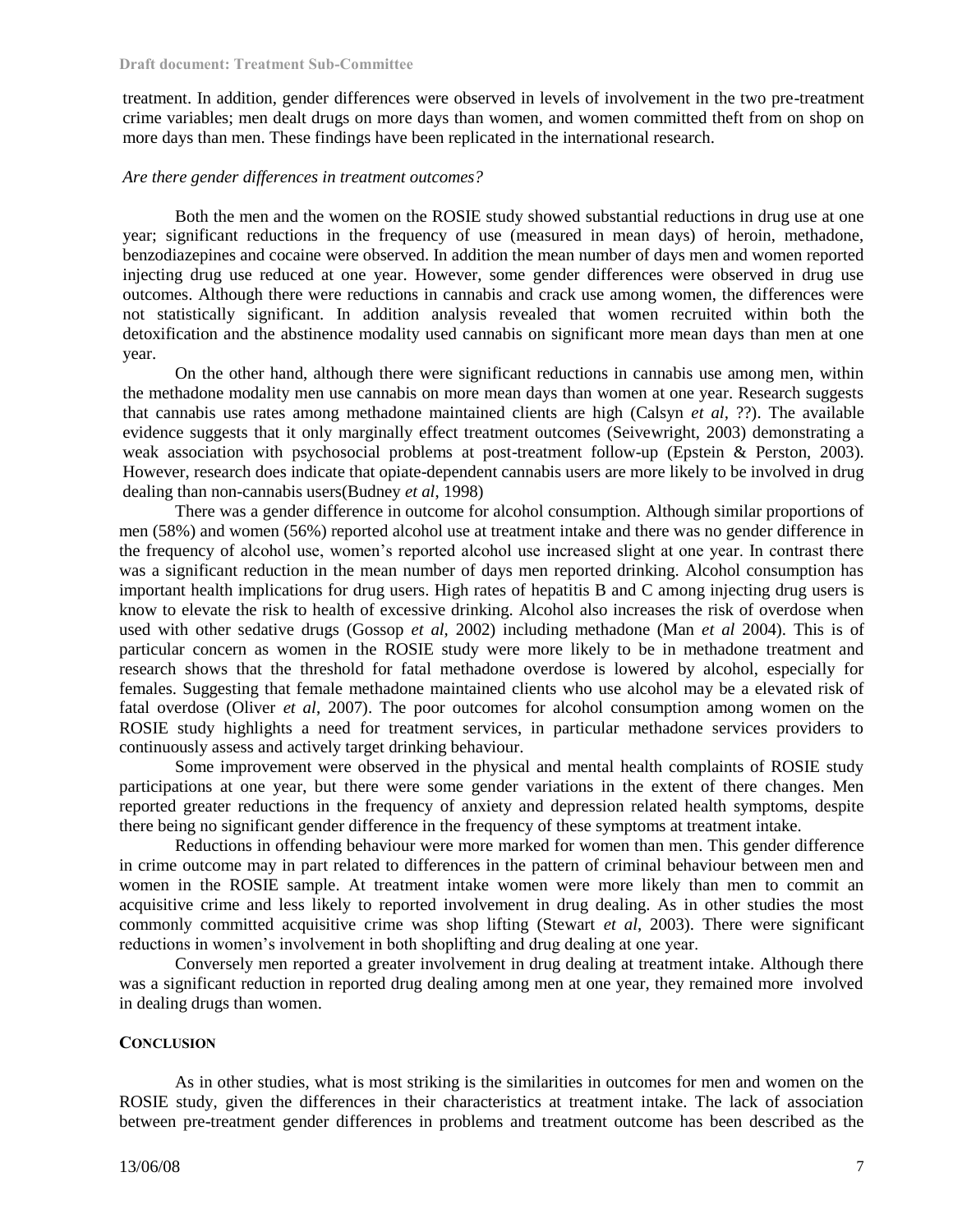'gender paradox' (Fiorentine et al, 1997).

It is important that treatment programmes are able to respond to the needs of their client group. The extent to which treatment services in Ireland are actually tailored to the differing needs of men and women, as indicated by pre-treatment characteristics, has yet to be explored. Nonetheless the results of the ROSIE study are encouraging in that the men and women who participated reported substantial reductions in their drug use at one year. Some improvements were also observed in health related symptoms, and reductions in offending behaviour were reported.

## **REFERENCES**

- Acharyya, S. & Zhang, H. (2003) Assessing Sex Difference on Treatment Effectiveness from the Drug Abuse Treatment Outcome Study (DATOS). *The American Journal of Drug & Alcohol Abuse* 29:2:415- 444.
- Fiorentine, R. *et al* (1997) Drug treatment: explaining the gender paradox. *Substance Use & Misuse* 32:53- 67.
- Gossop. M. *et al* (2000) Drug selling among drug misusers before intake to treatment at 1-year follow-up. Results from the National Treatment Outcome Research Study (NTORS). *Drug & Alcohol Review.* 19/143-151.
- Greenfield, S., *et al* (2007) Substance abuse treatment entry, retention and outcome in women: A review of the literature. *Drug & Alcohol Dependence* 86:1-21.
- Grella, C. & Joshi, V. (1999) Gender differences in drug treatment careers among clients in the National Drug Abuse Treatment Outcome Study. *American Journal of Drug & Alcohol Abuse* 25:385- 406.
- Hernandez-Avial, C.A. *et al* (2004) Opioid-, cannabis- and alcohol-dependent women show more rapid progression to substance abuse treatment. *Drug & Alcohol Dependence* 74:265-272.
- Hser, Y-I. *et al* (1987) Sex differences in addict careers. 3. Addiction. *American Journal of Drug & Alcohol Abuse* 13: 231-251.
- Hser, Y-I. *et al* (1999) Matching clients' needs with drug treatment services. *Journal of Substance Abuse Treatment* 16: 299-305.
- Hser, Y-I. *et al* (2003) Gender comparisons of drug abuse treatment outcomes and predictors. *Drug & Alcohol Dependence.* 72: 255-264.
- Hubbard, R. *et al* (1989) *Drug abuse treatment: a national study of effectiveness*. Chapel Hill, USA. University of North Carolina Press.
- Long, J. *et al* (2005) *Occasional Paper No. 17. Trends in Treated Problem Drug Use in Ireland, 1998 to 2002*. Dublin: Health Research Board.
- Lukas, S.E. *et al*. (1996) Sex differences in plasma cocaine levels and subjective effects after acute cocaine administration in human volunteers. *Psychopharmacology* 125:346-354.
- Man, LH., *et al* (2004) Relationship between prescribing and risk of opiate overdose among drug users in and out of maintenance treatment. *European Addiction Research* 10:1:35-40.
- Oliver, P., Forrest, R. & Keen, J. (2007) Does the combined use of heroin or methadone and other substances increase the risk of overdose. *National Treatment Agency for Substance Misuse: Research Briefing 27*. LNTA London.
- Stewart, D. *et al* (2003) Similarities in outcomes for men and women after drug misuse treatment: results from the National Treatment Outcome Research Study (NTORS). *Drug & Alcohol Review* 22: 35-41.
- Teesson, M. *et al* (2005) Depression among entrants to treatment for heroin dependence in the Australian Treatment Outcome Study (ATOS): prevalence, correlates and treatment seeking. *Drug & Alcohol Dependence* 78:309-315.